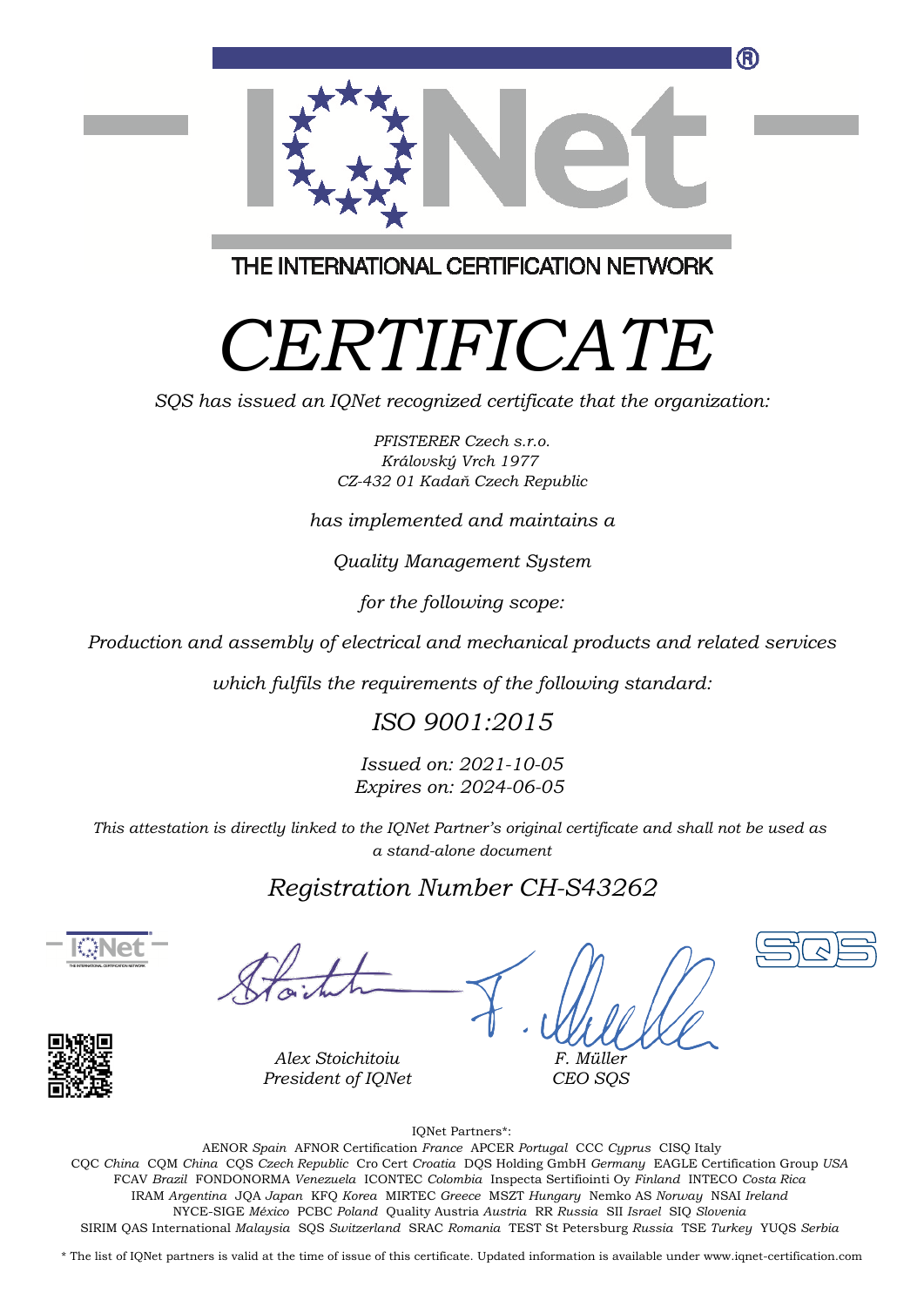

THE INTERNATIONAL CERTIFICATION NETWORK

# *CERTIFICATE*

*SQS has issued an IQNet recognized certificate that the organization:*

*PFISTERER Czech s.r.o. Královský Vrch 1977 CZ-432 01 Kadaň Czech Republic*

*has implemented and maintains a*

*Environmental Management System*

*for the following scope:*

*Production and assembly of electrical and mechanical products and related services*

*which fulfils the requirements of the following standard:*

### *ISO 14001:2015*

*Issued on: 2021-10-05 Expires on: 2024-06-05*

*This attestation is directly linked to the IQNet Partner's original certificate and shall not be used as a stand-alone document*

### *Registration Number CH-S43262*



*F. Müller CEO SQS*



*Alex Stoichitoiu President of IQNet*

IQNet Partners\*:

This annex is only valid in connection with the above-mentioned certificate. FCAV *Brazil* FONDONORMA *Venezuela* ICONTEC *Colombia* Inspecta Sertifiointi Oy *Finland* INTECO *Costa Rica* AENOR *Spain* AFNOR Certification *France* APCER *Portugal* CCC *Cyprus* CISQ Italy CQC *China* CQM *China* CQS *Czech Republic* Cro Cert *Croatia* DQS Holding GmbH *Germany* EAGLE Certification Group *USA* IRAM *Argentina* JQA *Japan* KFQ *Korea* MIRTEC *Greece* MSZT *Hungary* Nemko AS *Norway* NSAI *Ireland* NYCE-SIGE *México* PCBC *Poland* Quality Austria *Austria* RR *Russia* SII *Israel* SIQ *Slovenia* SIRIM QAS International *Malaysia* SQS *Switzerland* SRAC *Romania* TEST St Petersburg *Russia* TSE *Turkey* YUQS *Serbia*

\* The list of IQNet partners is valid at the time of issue of this certificate. Updated information is available under www.iqnet-certification.com